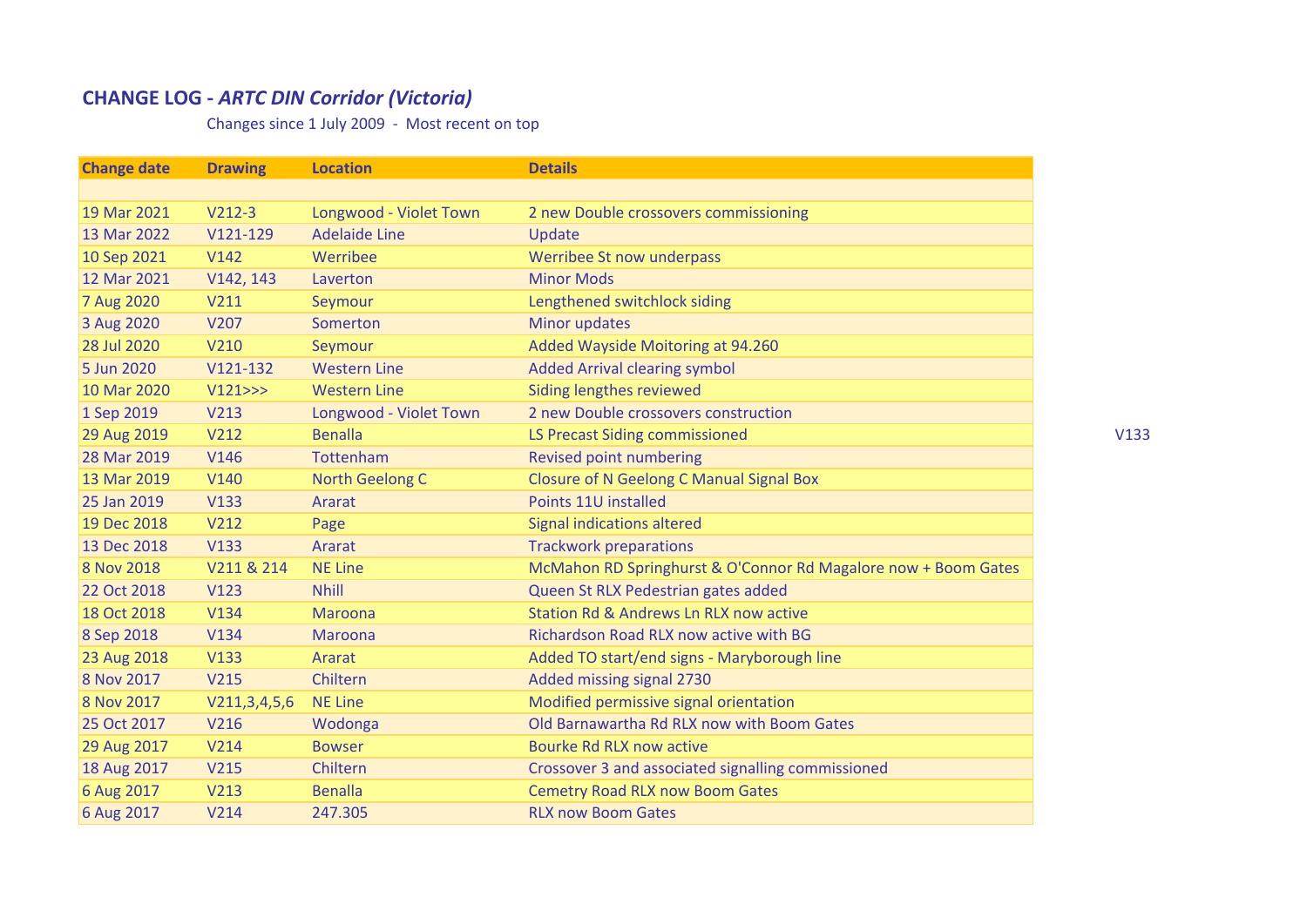| 26 Jul 2017 | V213        | Glenrowan                   | Goulds Road RLX now active RLX with Boom gates            |
|-------------|-------------|-----------------------------|-----------------------------------------------------------|
| 22 Jul 2017 | V212        | Locksley                    | Williams Rd & Oxenburys Rd now active RLX with Boom gates |
| 8 Jul 2017  | V213        | <b>Benalla</b>              | Faithful St RLX now equipped with Pedestrian gates        |
| 30 Jun 2017 | V212        | Euroa                       | Angle Rd RLX now active with Boom gates and Predictor     |
| 18 Jun 2017 | V214        | 229.073                     | <b>Gravel Pits Rd RLX now Boom Gates</b>                  |
| 27 May 2017 | V209        | <b>Broadford</b>            | Added new active Ped Xing                                 |
| 11 Apr 2017 | V126        | Pimpinio                    | All signals now LED                                       |
| 5 Apr 2017  | V129        | <b>Murtoa</b>               | <b>Updated Marmalake track layout</b>                     |
| 9 Feb 2017  | <b>V215</b> | Chiltern                    | Racecourse Rd RLX - Boom gates added                      |
| 17 Jan 2017 | $V137-8$    | Werneth                     | <b>New signals</b>                                        |
| 15 Jan 2016 | V214        | Springhurst                 | Rutherglen Rd RLX - Boom Gates added                      |
| 15 Jan 2016 | V132        | <b>Pyrenees</b>             | Signal shown in actual position (non-preferred side)      |
| 25 Nov 2016 | V215 & 216  | <b>Barnawartha</b>          | <b>Signals Commissioned</b>                               |
| 11 Nov 2016 | V215 & 225  | <b>Barnawartha</b>          | <b>Added SCT Terminal</b>                                 |
| 26 Oct 2016 | V149 & 198  | <b>Monnee Ponds Crk Jcn</b> | <b>Added Freight Link Track</b>                           |
| 22 Jul 2016 | V1233       | Sloane                      | Removed incorrect (duplicated) RLX                        |
| 19 Jul 2106 | V128/9      | <b>Murtoa</b>               | <b>Commissioning of Murtoa Loop extension</b>             |
| 22 Jun 2016 | V126        | Pimpinio Loop               | Adelaide end extended to 1800m - new LED signals          |
| 17 Jun 2016 | V213/V1213  | <b>Benalla</b>              | <b>Yard changes</b>                                       |
| 16 Apr 2016 | V123        | <b>Diapur</b>               | <b>Extension to 1800m</b>                                 |
| 18 Feb 2016 | <b>V150</b> | <b>Appleton Dock</b>        | T/O C & D fitted with Locking Bars                        |
| 11 Feb 2016 | V132        | <b>Pyrenees</b>             | Loop extension commissioned - new signals @ west end      |
| 15 Jan 2016 | V122        | <b>Miram</b>                | Removed                                                   |
| 15 Jan 2016 | V123        | <b>Tarraginnie</b>          | Removed                                                   |
| 15 Jan 2016 | V136        | <b>Vite Vite</b>            | <b>Crossing Loop length added</b>                         |
| 3 Jan 2016  | V127        | Horsham                     | Loop o.o.s                                                |
| 20 Dec 2015 | <b>V148</b> | South Dynon                 | Some points equipped with gauge indicators                |
| 20 Dec 2015 | V145        | <b>Brooklyn</b>             | <b>New signposting</b>                                    |
| 21 Oct 2015 | V132        | <b>Pyrenees</b>             | Signal 26 moved to non-preferred side                     |
| 14 Oct 2015 | <b>V138</b> | Inverleigh                  | Minor revisions at Inverleigh                             |
| 14 Oct 2015 | V139        | Gheringhap                  | Minor signal changes                                      |
| 26 Sep 2015 | V139        | Gheringhap                  | Loop name revised                                         |
| 2 Sep 2015  | <b>V128</b> | Jung                        | Siding out of service                                     |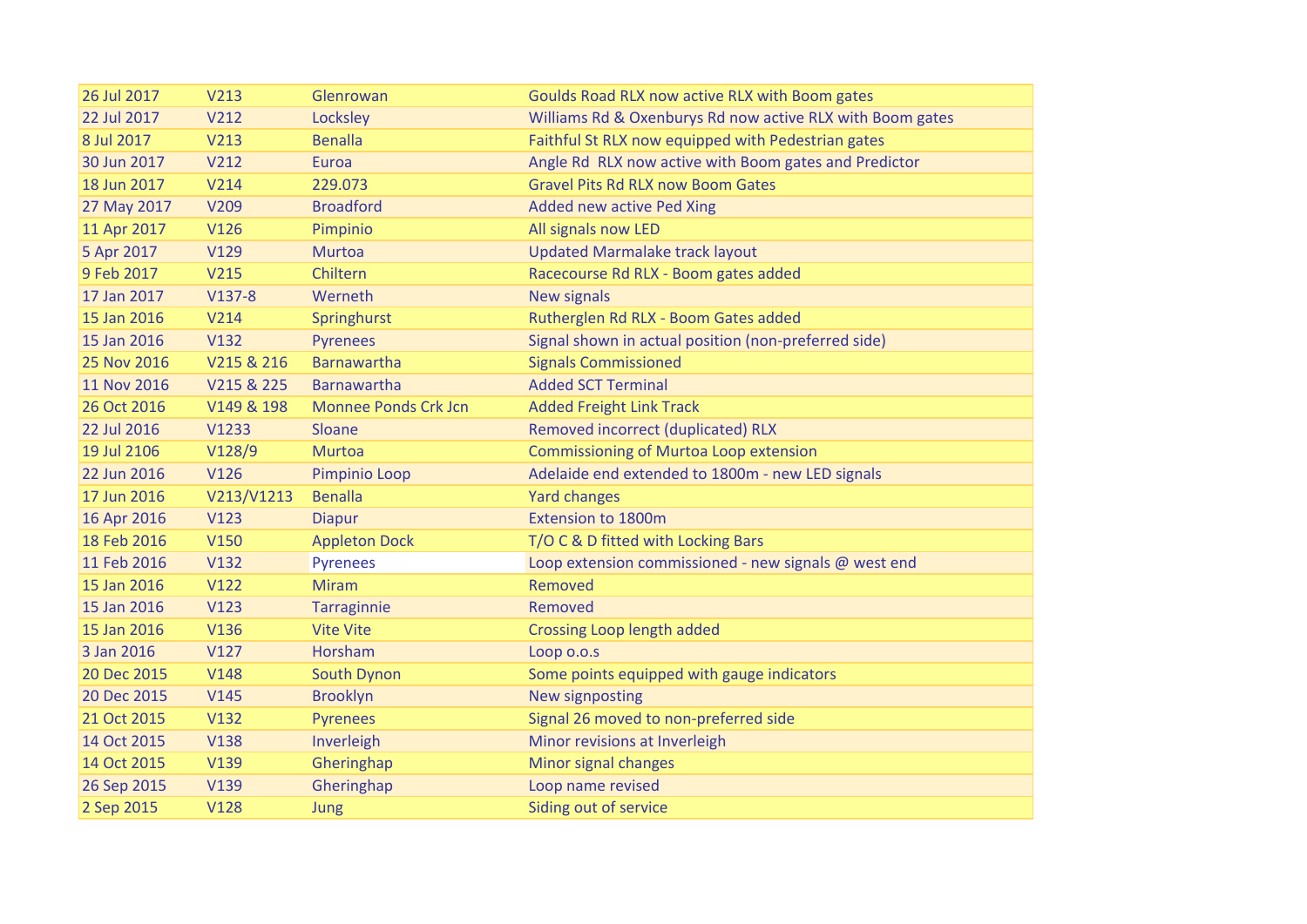| 19 Aug 2015 |                  | V132, 134, 139, 145, 146, 205, 207, 211 | Removal of all advisory Radio Channel signs                     |
|-------------|------------------|-----------------------------------------|-----------------------------------------------------------------|
| 23 Jun 2015 | <b>V215</b>      | Glenrowan                               | Taminick Gap Rd RLX Boom Gates added                            |
| 17 Jun 2015 | V212             | Longwood                                | RLX - Boom gates added                                          |
| 30 May 2015 | <b>V135</b>      | Westmere                                | Mininera East Road RLX now active with Boom gates (222.765)     |
| 19 Nov 2014 | V206             | Passing Lane 1                          | New signalling for passing lane                                 |
| 19 Nov 2014 | V145             | <b>Brooklyn</b>                         | Signal SUN956 now LED                                           |
| 7 Nov 2014  | V124             | <b>Gerang Gerung</b>                    | Down end turnouts removed                                       |
| 7 Nov 2014  | V214             | Wangaratta                              | RLX1005 now Axel counter                                        |
| 22 Oct 2014 | V198/9           | Southern Cross approach                 | <b>Changes to signalling</b>                                    |
| 10 Oct 2014 | <b>V128</b>      | <b>WIFT</b>                             | Modified track layout                                           |
| 20 Sep 2014 | V149/50          | <b>Appleton Docks</b>                   | Updated signal indications, point indicators and siding lengths |
| 13 Aug 2014 | V1154            | Portland                                | Various changes and booking o.o.s                               |
| 4 Jul 2014  | V149             | <b>Moonee Ponds Junction</b>            | New lay for points 205                                          |
| 4 Jul 2014  | <b>V148</b>      | <b>South Dynon Junction</b>             | Added slots to VL                                               |
| 29 Jun 2014 | V198/9           | Moonee Pds Jcn -Southn X                | New drawings & track re-configuration                           |
| 23 May 2014 | V145             | <b>Brooklyn</b>                         | Signal number changed SUN763 >> SUN 946                         |
| 21 May 2014 | V142             | <b>West Werribee</b>                    | <b>RFRL connection</b>                                          |
| 25 Apr 2014 |                  | $V146/7 + 205$ Tottenham etc            | Altered to show adjacent V/Line RRL tracks                      |
| 12 Feb 2014 | V127             | Horsham                                 | RLX1862 upgrades to Boom Gates                                  |
| 5 Feb 2014  | V209             | <b>Broadford</b>                        | RLX upgrades to Boom Gates @ 70.960                             |
| 5 Feb 2014  | V130             | Glenorchy                               | RLX upgrades to Boom Gates @ 266.762                            |
| 26 Jan 2014 | V212/214         | Violet Town & Wangaratta                | RLX upgrades to Boom Gates RLX1005 & 983                        |
| 10 Jan 2104 | V149             | <b>Moonee Ponds Creek Jcn</b>           | <b>Signalling changes</b>                                       |
| 10 Jan 2014 |                  | V121,124,137 Serviceton et al           | <b>Grain Sidings spiked oos</b>                                 |
| 5 Oct 2013  | V205             | Sunshine                                | <b>Add Banner Indicator MGS122</b>                              |
| 27 Aug 2013 | 1139/40          | Geelong c - Gheringhap                  | Loop names corrected                                            |
| 7 Aug 2013  | V147             | <b>West Footscray</b>                   | Signal WFS162 labelled correctly                                |
| 4 Aug 2013  | V121,130,131,143 |                                         | <b>Signal corrections</b>                                       |
| 19 Jul 2013 | $V122-5$         | Leeor-Dimboola                          | Update infractructure details                                   |
| 28 Jun 2013 | V140             | North Geelong C                         | Added access to CIGL drawings                                   |
| 2 Jun 2013  | $V134-6$         | Maroona - Vite Vite                     | <b>Commissioned CTC</b>                                         |
| 10 May 2013 | V205/6           | <b>McIntyre Loop</b>                    | Final details a/c Commissioning                                 |
| 28 Apr 2013 | <b>V150</b>      | <b>Appleton Dock</b>                    | Added derails to roads 4 & 5                                    |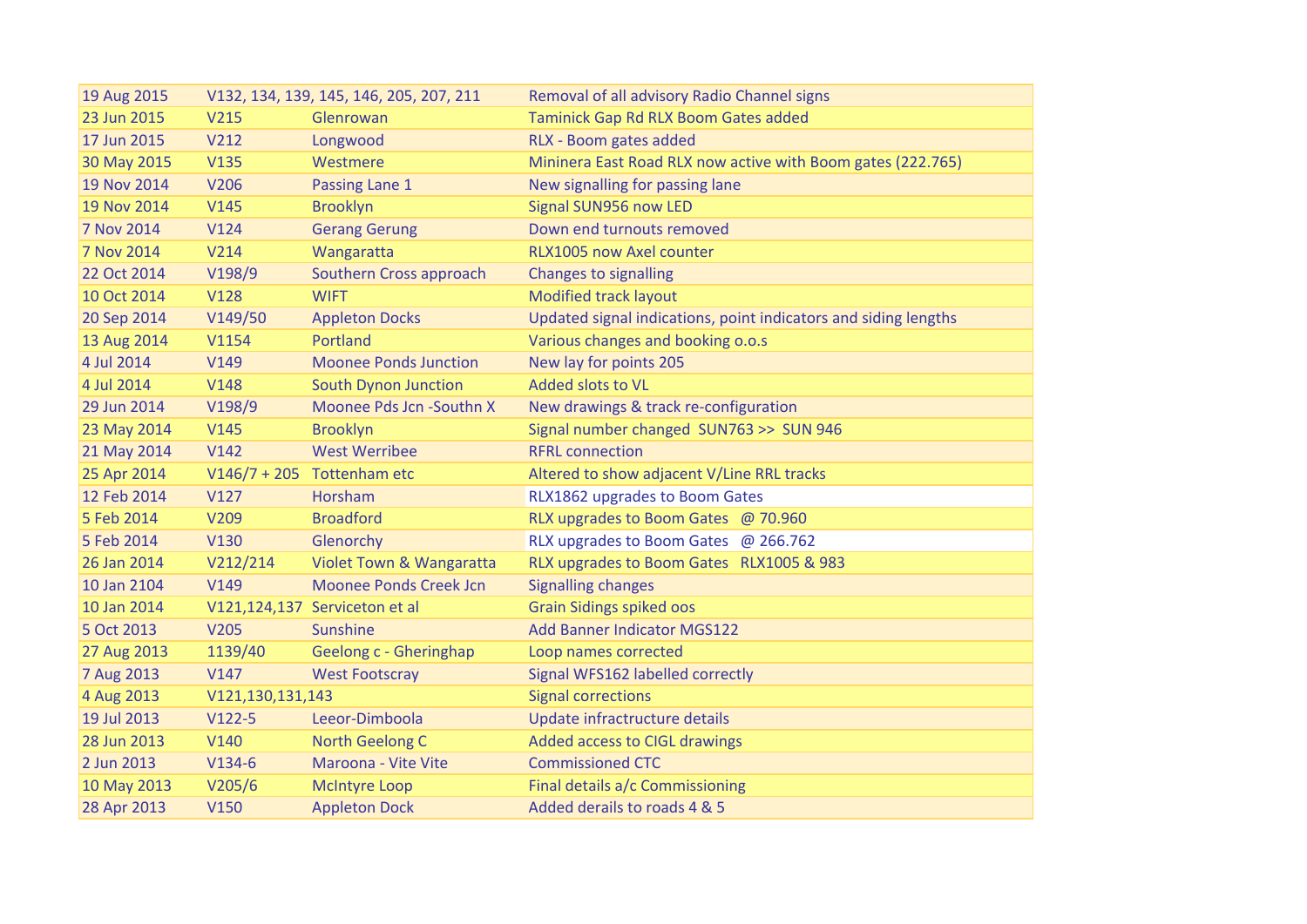| 20 Apr 2013 | V205/6      | <b>McIntyre Loop</b>     | Commissioning                                            |
|-------------|-------------|--------------------------|----------------------------------------------------------|
| 27 Mar 2013 | <b>V205</b> | <b>McIntyre Loop</b>     | Changes to siding access in progress                     |
| 2 Mar 2013  | V136/7      | <b>Tooli - Vite Vite</b> | <b>Commissioning of CTC</b>                              |
| 7 Feb 2013  | V211        | Seymour                  | New notices for acess to Seymour Loco                    |
| 23 Nov 2012 | V137/8      | <b>Berrybank</b>         | <b>Commissioned CTC</b>                                  |
| 1 Nov 2012  | V138/9      | Gheringhap - Wingeel     | Conversion from Section Authority to CTC                 |
| 27 Oct 2012 | <b>V138</b> | Wingeel                  | Changes for pre-commissioning of new signalling          |
| 12 Oct 2012 | <b>V137</b> | <b>Berrybank</b>         | Siding cut back                                          |
| 7 Oct 2012  | V207        | Somerton                 | <b>Cement siding changes</b>                             |
| 24 Aug 2012 | V139        | Gheringhap               | Engineer's siding restored & signal aspect changes       |
| 9 Aug 2012  | V129        | <b>Marmalake</b>         | Some track removed                                       |
| 29 Jul 2012 | <b>V128</b> | <b>WIFT</b>              | <b>Corrected layout</b>                                  |
| 27 Jun 2012 | V127/8      | <b>WIFT</b>              | Commissioning new terminal                               |
| 23 Jun 2012 | V206        | <b>Broadmeadows</b>      | <b>Added Coolaroo Station</b>                            |
| 23 Jun 2012 | <b>V208</b> | Wallan                   | Down end loop signals now LED                            |
| 23 Jun 2012 | $V121-135$  | <b>Western Line</b>      | <b>Minor updates</b>                                     |
| 10 May 2012 | V136        | <b>Tooli Loop</b>        | Loop tunouts installed                                   |
| 20 Apr 2012 | <b>V138</b> | <b>Barwon Park Loop</b>  | <b>Turnouts installed</b>                                |
| 17 Apr 2012 | V212        | Longwood                 | <b>Trefalls Lane LX removed</b>                          |
| 30 Mar 2012 | V135/8      | Inverleigh-Maroona       | <b>G2M</b> construction                                  |
| 15 Mar 2012 | <b>V138</b> | <b>Barwon Park Loop</b>  | Loop under construction                                  |
| 24 Feb 2012 | V142        | <b>Manor Loop</b>        | Signal aspects changed                                   |
| 18 Feb 2012 | V143        | Laverton                 | Laverton Loop extension - further works                  |
| 9 Feb 2012  | V143        | Laverton                 | Laverton Loop extension                                  |
| 9 Feb 2012  | V144        | <b>Newport</b>           | Drawing re-arrangements to accommodate new Laverton Loop |
| 9 Feb 2012  | V145        | <b>Brooklyn</b>          | Drawing re-arrangements to accommodate new Laverton Loop |
| 21 Jan 2012 | V140        | <b>Geelong C</b>         | S and V indicators swapped positions                     |
| 22 Dec 2011 | <b>V138</b> | <b>Barwon Park</b>       | Proposed loop                                            |
| 22 Dec 2011 | V140        | Nth Geelong - Gheringhap | New line/loops commissioned                              |
| 22 Dec 2011 | V139        | Nth Geelong - Gheringhap | New line/loops commissioned                              |
| 12 Dec 2011 | V216        | Wodonga                  | Banner repeaters for sigs WOD 4 & 16 installed           |
| 12 Dec 2011 | V214        | Wangaratta               | Banner repeaters for sigs WRT 6 & 26 installed           |
| 12 Dec 2011 | V211        | Seymour                  | Banner repeater for sig SEY104 installed                 |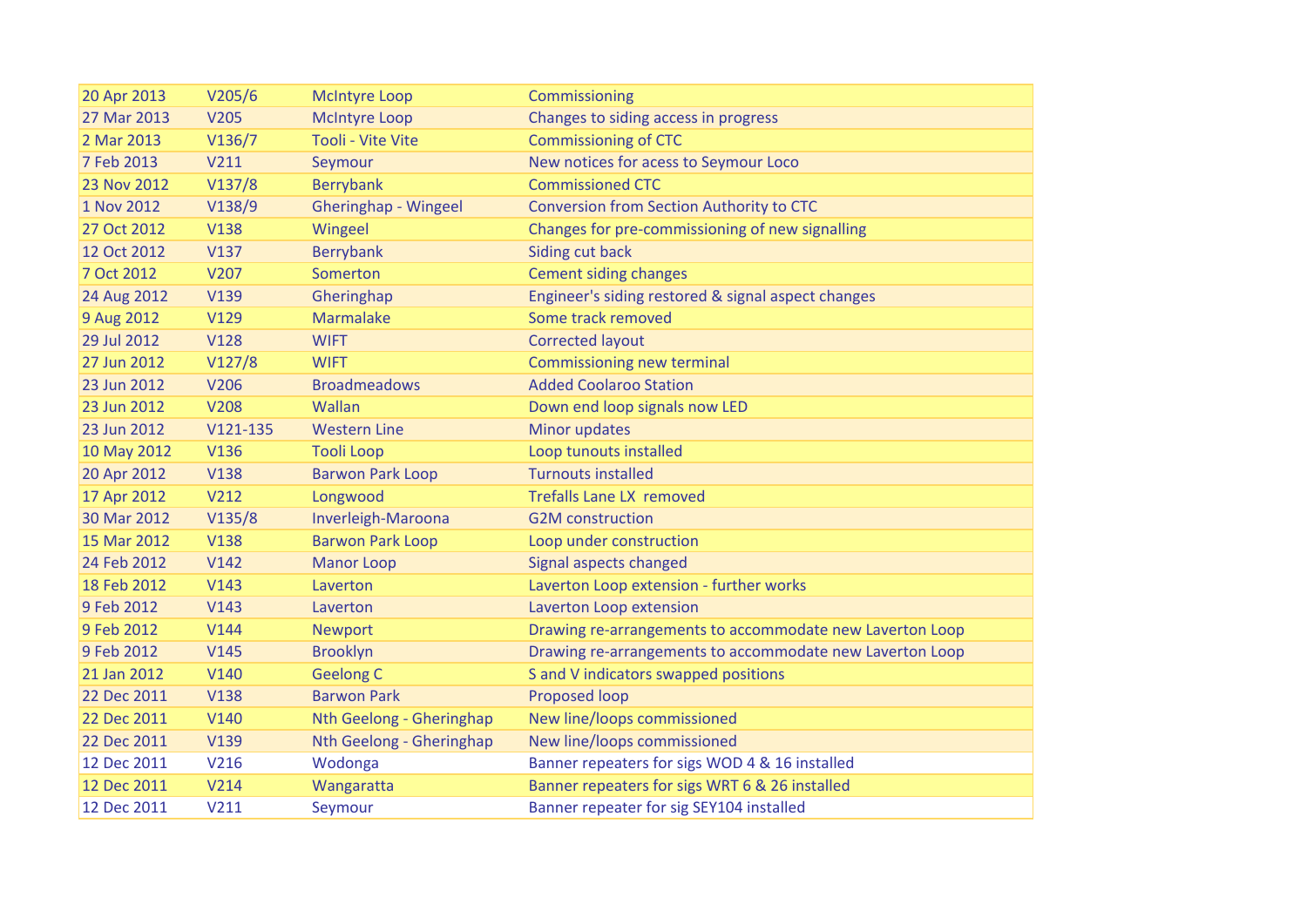|                  |                                                     | Moved to this sheet                                                           |
|------------------|-----------------------------------------------------|-------------------------------------------------------------------------------|
|                  |                                                     | <b>Under construction</b>                                                     |
|                  |                                                     | NBs at Sig 83/6                                                               |
|                  |                                                     | Sigs DYN 90, 92, 94, 96, 98 now LED                                           |
|                  |                                                     | <b>Changes to Gauge splitting</b>                                             |
|                  | <b>Passing Lane 2</b>                               | Added E & W line signs - altered clearance length                             |
| V142             | <b>Manor Loop</b>                                   | Dn Dep signal nos corrected                                                   |
| V139             | Moorabool                                           | New T/O installed at 77.3                                                     |
| V207             | Passing Loop 2                                      | New loop commissioned                                                         |
| <b>V208</b>      | Passing Loop 2                                      | New loop commissioned                                                         |
| V209             | <b>Passing Loop 3</b>                               | Mid loop signals modified                                                     |
| V210             | Passing Loop 4                                      | Mid loop signals modified                                                     |
| V141             | <b>Elders</b>                                       | New Loop commissioned                                                         |
| V139             | <b>Batesford</b>                                    | Evans Rd RLX now with boom gates                                              |
| <b>V208</b>      | Donnybrook                                          | Development of Passing Lane 2                                                 |
| V143             | Laverton                                            | <b>Kororoit Rd now Overpass</b>                                               |
| <b>V208</b>      | Donnybrook                                          | <b>Engineers siding booked OOS</b>                                            |
| V <sub>214</sub> | Wangaratta                                          | New speed signs towards Sisley Ave RLX                                        |
| V213             | Benalla - Wodonga                                   | <b>RLX distances amended</b>                                                  |
| V <sub>214</sub> | Benalla - Wodonga                                   | <b>RLX distances amended</b>                                                  |
| V215             | Benalla - Wodonga                                   | <b>RLX distances amended</b>                                                  |
| V216             | Benalla - Wodonga                                   | <b>RLX distances amended</b>                                                  |
| V213             | Benalla - Wodonga                                   | <b>Corridor commissioned</b>                                                  |
| V <sub>214</sub> | Benalla - Wodonga                                   | <b>Corridor commissioned</b>                                                  |
| V215             | Benalla - Wodonga                                   | <b>Corridor commissioned</b>                                                  |
| V216             | Benalla - Wodonga                                   | <b>Corridor commissioned</b>                                                  |
| V211             | <b>Seymour Loco</b>                                 | Extra run around loop                                                         |
| V <sub>214</sub> | Alumatta                                            | Loop booked o.o.s                                                             |
| V213             | Glenrowan                                           | Loop booked o.o.s                                                             |
| V213             | <b>Benalla</b>                                      | Layout corrections at Up end                                                  |
| V212             | <b>Violet Town Siding</b>                           | layout changed (+ other notice boards added)                                  |
| V129             | <b>Murtoa</b>                                       | <b>Signal changes</b>                                                         |
| V125             | Dimboola                                            | <b>Signal changes</b>                                                         |
|                  | V127<br>V128<br>V139<br>V148<br>V139<br><b>V208</b> | Dooen<br><b>Wimmera Freight Terminal</b><br>Gheringhap<br>Dynon<br>Gheringhap |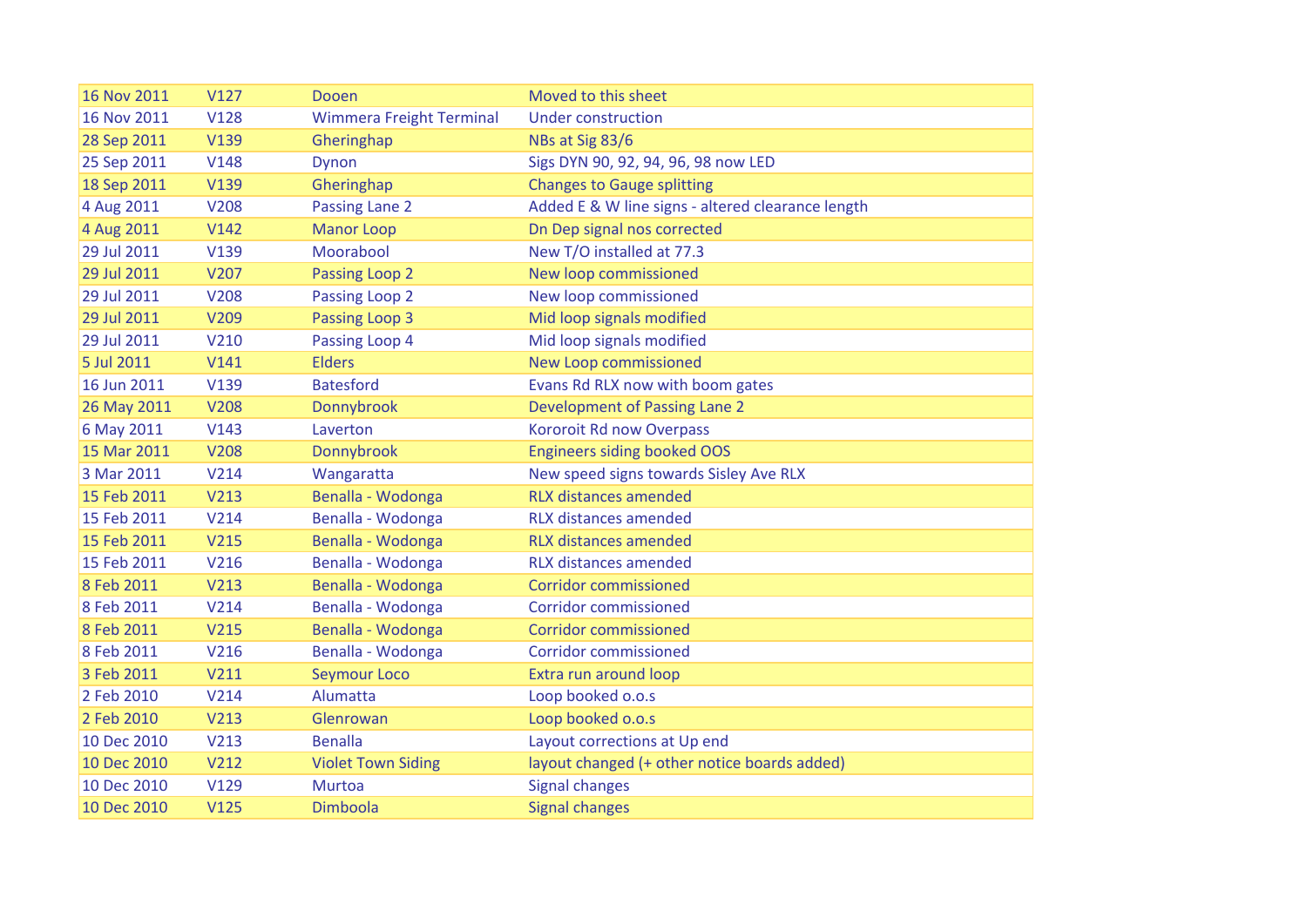| 14 Nov 2010 | V211         | Seymour-Benalla              | Dual bi-directional lines commissioning                      |
|-------------|--------------|------------------------------|--------------------------------------------------------------|
| 14 Nov 2010 | V213         | Seymour-Benalla              | Dual bi-directional lines commissioning                      |
| 14 Nov 2010 | V212         | Seymour-Benalla              | Dual bi-directional lines commissioning                      |
| 13 Nov 2010 | $\sqrt{213}$ | Seymour-Benalla              | <b>Dual bi-directional lines commissioning</b>               |
| 13 Nov 2010 | V212         | Seymour-Benalla              | <b>Dual bi-directional lines commissioning</b>               |
| 30 Oct 2010 | V212         | <b>Violet Town</b>           | Loop booked o.o.s                                            |
| 29 Oct 2010 | V149         | <b>Appleton Dock</b>         | Final details - North Dock Line commissioning                |
| 27 Oct 2010 | <b>V148</b>  | South Dynon                  | Added signal 142                                             |
| 1 Oct 2010  | V149         | <b>Appleton Dock</b>         | North Dock Line commissioning                                |
| 27 Sep 2010 | V213-215     | <b>NE Line</b>               | <b>Signal installations</b>                                  |
| 27 Sep 2010 | V141         | <b>Elders BP</b>             | <b>Removal of Elders Grade Xing</b>                          |
| 23 Sep 2010 | V211-216     | <b>NE West Line</b>          | Changes involved in commissioning West Line with T/O working |
| 18 Aug 2010 | V122         | Kaniva                       | <b>Track changes</b>                                         |
| 14 Aug 2010 | V139         | Gheringhap                   | <b>Engineers Siding closed</b>                               |
| 21 Jul 2010 | V144         | Newport                      | Hand off' slot details added                                 |
| 21 Jul 2010 | V145         | <b>Brooklyn</b>              | Hand off' slot details added                                 |
| 21 Jul 2010 | V146         | Tottenham                    | Hand off' slot details added                                 |
| 21 Jul 2010 | V216         | Wodonga                      | <b>Wodonga Bypass commissioned</b>                           |
| 2 Jul 2010  | V213         | <b>Benalla</b>               | RLX 996 now has boom gates                                   |
| 26 Jun 2010 | V149         | <b>Moonee Ponds Junction</b> | Southern Cross (sg) is now V/Line                            |
| 21 Jun 2010 | V126         | <b>Dahlen</b>                | Up end siding TO removed                                     |
| 21 Jun 2010 | V131         | <b>Stawell</b>               | Up end siding TO removed                                     |
| 17 Jun 2010 | V126         | Pimpinio                     | <b>Siding removed</b>                                        |
| 6 Jun 2010  | V122         | <b>Miram</b>                 | <b>Siding removed</b>                                        |
| 6 Jun 2010  | V123         | Tarranginnie                 | <b>Siding removed</b>                                        |
| 6 Jun 2010  | <b>V135</b>  | Tatyoon                      | Melbourne bound DICS codes removed                           |
| 5 Jun 2010  | V216         | Wodonga                      | <b>Construction changes</b>                                  |
| 5 Jun 2010  | V211         | Seymour                      | <b>Seymour Loop Commissioned</b>                             |
| 5 Jun 2010  | V210         | Seymour                      | <b>Added Signal SEY102</b>                                   |
| 2 Jun 2010  | V136         | <b>Vite Vite</b>             | <b>Added RLX numbers</b>                                     |
| 23 May 2010 | V205         | near Tottenham               | minor changes                                                |
| 23 May 2010 | <b>V208</b>  | Passing Lane 2               | <b>Corrected signals</b>                                     |
| 23 May 2010 | V211         | Seymour                      | <b>Signalling</b>                                            |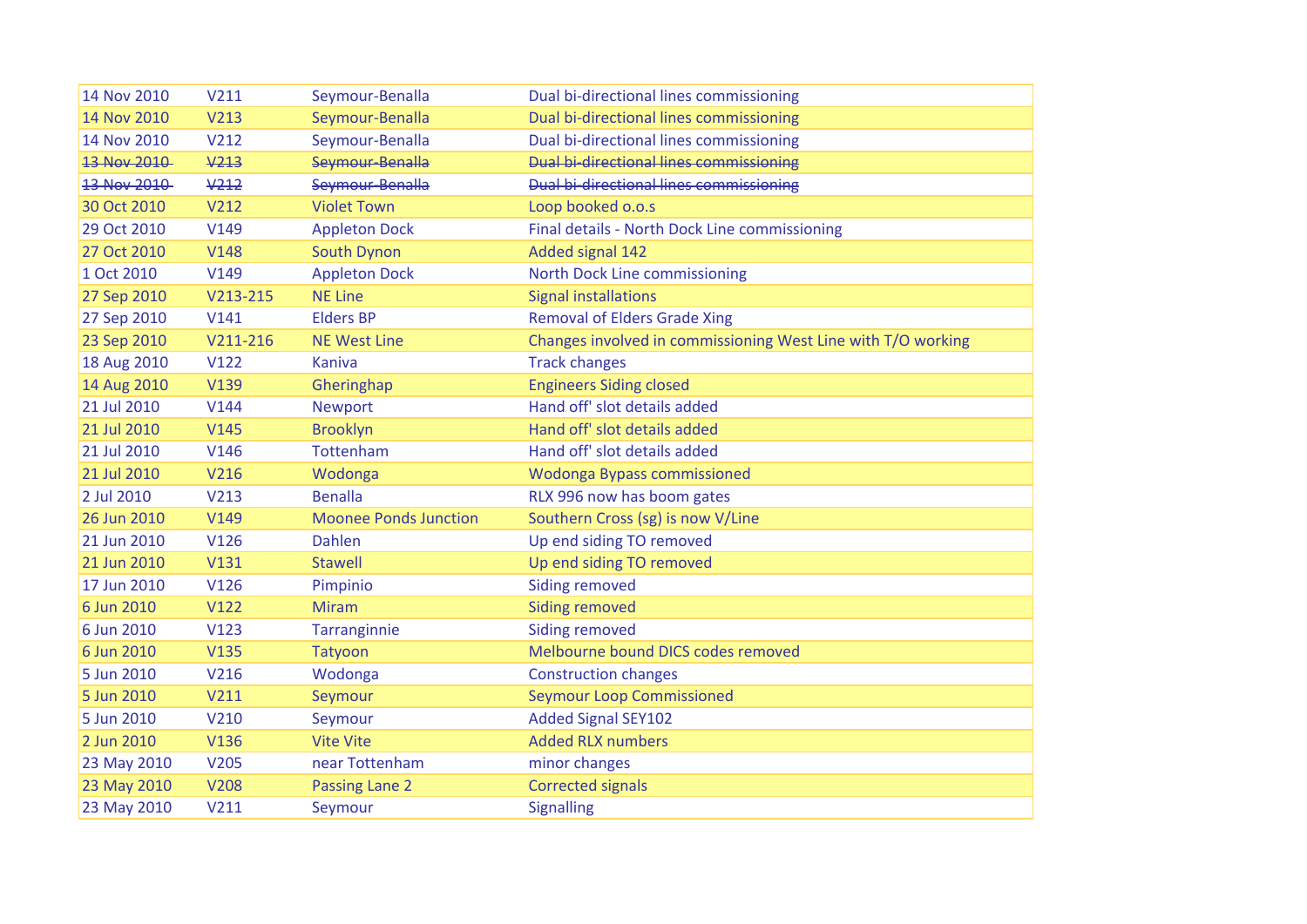| 23 May 2010 | V212             | <b>Dual track</b>                | Development of construction                              |
|-------------|------------------|----------------------------------|----------------------------------------------------------|
| 23 May 2010 | V213             | <b>Benalla</b>                   | <b>Connection to Oaklands line</b>                       |
| 23 May 2010 | V214             | <b>Dual track</b>                | Development of construction                              |
| 23 May 2010 | V215             | Dual track                       | Development of construction                              |
| 23 May 2010 | V216             | <b>Dual track</b>                | Development of construction                              |
| 23 May 2010 | V121-V150        | <b>Western Line</b>              | Series renumbered. Were 111-140                          |
| 13 Mar 2010 | V132             | Laverton                         | Adjacent b.g. Track changes                              |
| 13 Mar 2010 | V209             | <b>Kilmore East Passing Lane</b> | <b>Reconfigured PL Signals</b>                           |
| 13 Mar 2010 | V210             | <b>Tallarook Passing Lane</b>    | <b>Reconfigured PL Signals</b>                           |
| 11 Mar 2010 | V209             | <b>Broadford</b>                 | Reference to Old Broadford Loop removed                  |
| 6 Mar 2010  | V127             | Berrybank                        | Speed to LX now 5                                        |
| 6 Mar 2010  | V215             | Wodonga West                     | New developments                                         |
| 6 Mar 2010  | V216             | Wodonga West                     | New developments                                         |
| 28 Jan 2010 | V112             | Kaniva Loop                      | Corrected loop name                                      |
| 21 Jan 2010 | <b>V205</b>      | <b>McIntyre Loop</b>             | Incorporated Sunshine ex Drawing V204                    |
| 21 Jan 2010 | <b>V135</b>      | <b>Brooklyn</b>                  | <b>Revised linking</b>                                   |
| 21 Jan 2010 | V136             | Tottenham                        | Reconfigured as part of East West Divn. Was drawing V204 |
| 21 Jan 2010 | V137             | <b>West Footscray</b>            | Reconfigured as part of East West Divn. Was drawing V203 |
| 21 Jan 2010 | <b>V138</b>      | South Dynon - Sims St Jn         | Reconfigured as part of East West Divn. Was drawing V202 |
| 21 Jan 2010 | V139             | <b>Docks Access</b>              | Reconfigured as part of East West Divn. Was drawing V201 |
| 21 Jan 2010 | V140             | <b>Melbourne Docks</b>           | Reconfigured as part of East West Divn. Was drawing V200 |
| 24 Dec 2009 | V201             | <b>Docks Access</b>              | Re-development                                           |
| 24 Dec 2009 | V202             | South Dynon                      | Re-development                                           |
| 28 Nov 2009 | V202             | Dynon                            | Mods to sigs 136,138 &150                                |
| 22 Sep 2009 | V212             | Euroa                            | <b>Amended RLX ID Nos.</b>                               |
| 20 Sep 2009 | V209             | <b>Heathcote Junction</b>        | <b>Corrected PedX ID</b>                                 |
| 18 Sep 2009 | V216             | Wodonga                          | New Drawing - was V214                                   |
| 18 Sep 2009 | V215             | Chiltern                         | New Drawing - was V213                                   |
| 18 Sep 2009 | V <sub>214</sub> | Wangaratta                       | New Drawing - was V213                                   |
| 18 Sep 2009 | V213             | Benalla - Glenrowan              | New Drawing - was V211/212                               |
| 18 Sep 2009 | V212             | <b>Avenel - Violet Town</b>      | New Drawing - was V210                                   |
| 18 Sep 2009 | V211             | Seymour                          | New Drawing - was V209                                   |
| 18 Sep 2009 | V210             | <b>Tallarook Passing Lane</b>    | New Drawing - was V208                                   |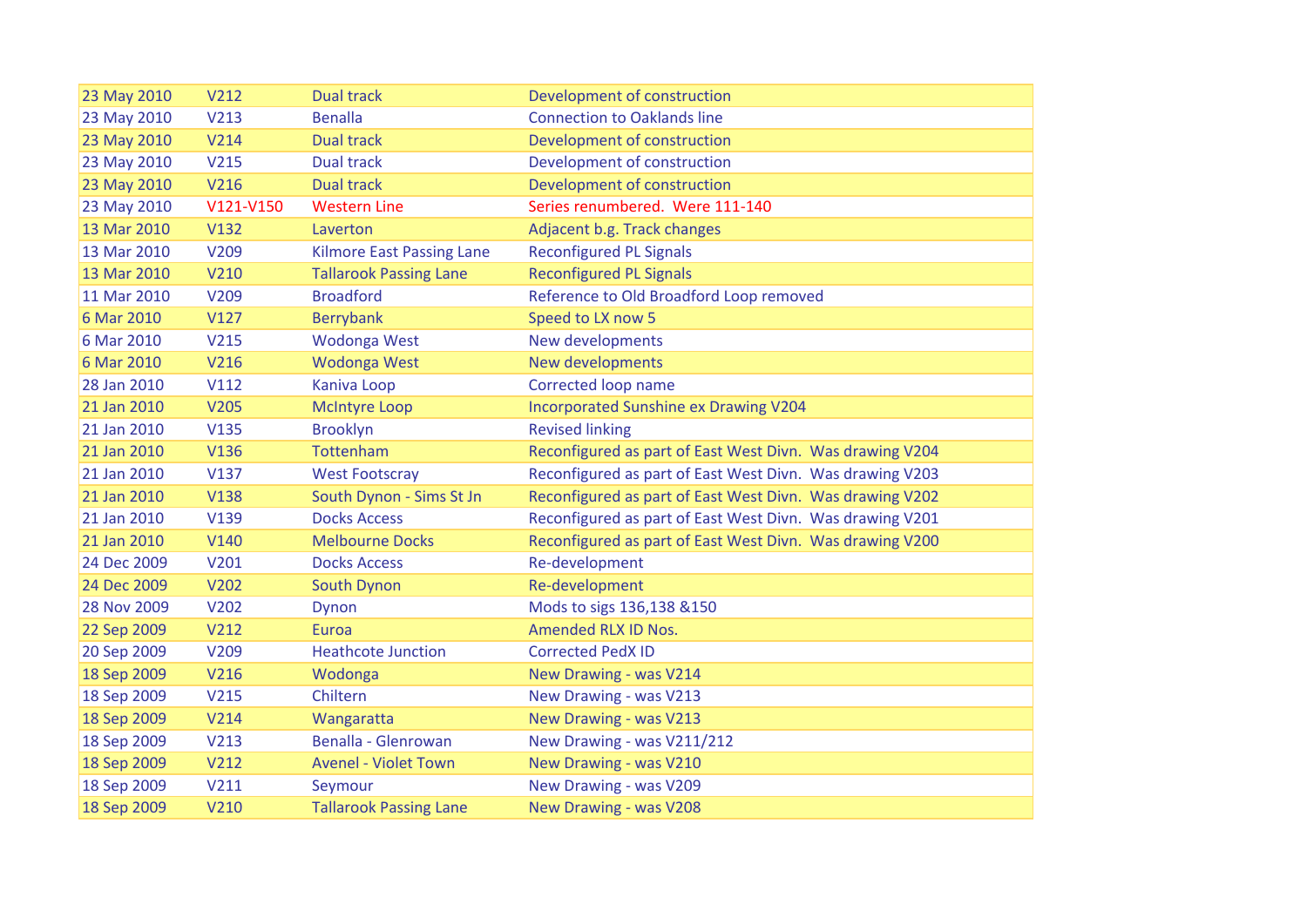| 18 Sep 2009 | V <sub>209</sub> | <b>Kilmore East Passing Lane</b> | New Drawing - was V207                                |
|-------------|------------------|----------------------------------|-------------------------------------------------------|
| 18 Sep 2009 | V <sub>208</sub> | Donnybrook - Wallan              | New Drawing - was V207                                |
| 18 Sep 2009 | V207             | Craigieburn                      | Detail additions                                      |
| 18 Sep 2009 | V206             | Jacana                           | Major changes - was V205                              |
| 18 Sep 2009 | V205             | <b>McIntyre Loop</b>             | Sig ABJ6 sign added                                   |
| 19 Sep 2009 | V201             | <b>Melbourne Docks Access</b>    | Junction track changes                                |
| 11 Aug 2009 | V127             | <b>Werneth BP</b>                | Added AAWS - Hamilton Hwy RLX1516                     |
| 11 Aug 2009 | <b>V118</b>      | Dooen                            | Added AAWS - Henty Hwy RLX1858                        |
| 11 Aug 2009 | V112             | Kaniva                           | Booms added - Madden St RLX 1926 & Farmers Rd RLX1925 |
| 10 Aug 2009 | V205             | <b>McIntyre Loop</b>             | <b>New Drawing</b>                                    |
| 10 Aug 2009 | V206             | Jacana                           | <b>New Drawing</b>                                    |
| 10 Aug 2009 | V <sub>207</sub> | Somerton                         | <b>New Drawing</b>                                    |
| 30 Jul 2009 | V201             | <b>Melbourne Docks Access</b>    | Junction change. Added signals APD 26, 32, 34 38 & 42 |
| 26 Jul 2009 | V <sub>200</sub> | <b>Melbourne Docks</b>           | <b>New Drawing</b>                                    |